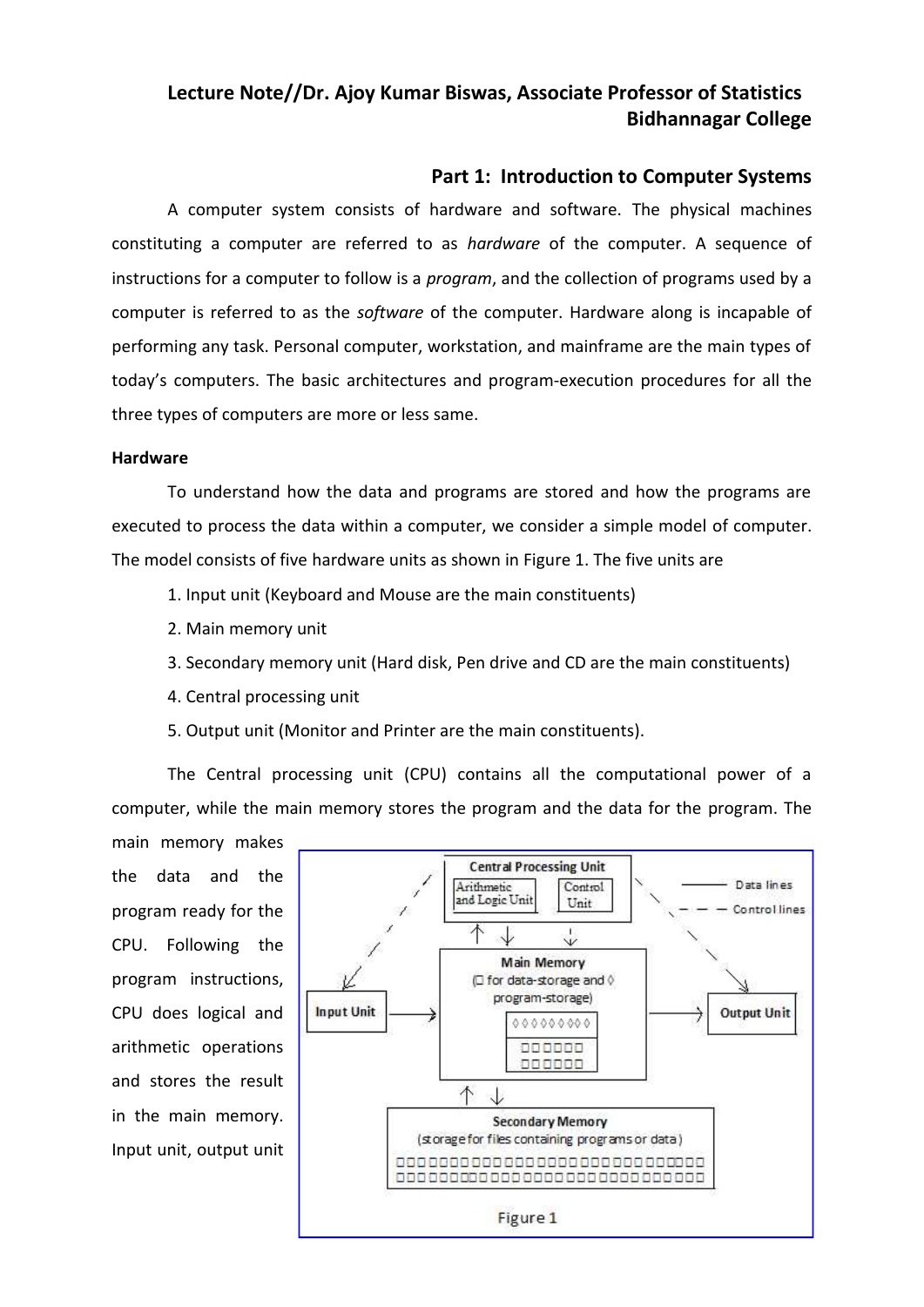and secondary memory unit operate under the control of CPU. In Figure 1, solid lines indicate the transfer of program and data and dash lines represent transfer of control signals.

A computer system stores alphanumeric inputs, such as a program and the data for the program written in terms of alphabet and decimal digits, as binary-digit forms of 0-1 strings; 0-1 strings are strings of the digits 0 and 1 of the binary number system. The computer internally encodes the alphanumeric inputs to 0-1 strings, performs instructions on the 0-1 strings that results outputs in the form of 0-1 strings, and finally decodes the 0-1 string outputs to understandable alphanumeric outputs. The computer system encodes alphanumeric inputs and decodes 0-1 string outputs according to certain coding schemes. Fortunately, a programmer seldom needs to be concerned with the codes.

#### **Main and Secondary Memories**

A computer has two forms of memory: main and secondary. The program and the data for the program entered into a computer, using the input unit, first go to the main memory. The program that is being executed is kept in the main memory. Main memory is also used as the storage of the intermediate and final results computed by the CPU. We may imagine the main memory to be partitioned into two parts; one part stores the program and the other part consists of many memory locations- one memory location per data item. The memory locations have distinct addresses.

A data item in a memory location is retrieved by referring to the address of the location. When a data item is read from a memory location a copy of the data item is used, the original data item is not destroyed. When a data item is written in main memory, the data item is stored in the specified location and the old content of the location is destroyed. Hence, we may think a memory location as a tiny blackboard on which the computer can write and erase.

An elementary memory location of a compute can be looked upon as a mechanical switch that can be set to be either OFF-state or ON-state. The OFF and ON-states can be map by the digits 0 and 1 of the binary number system, respectively. Consequently, each elementary memory location holds 1 bit of information, bit being the abbreviation of binary digit. Technically, a source of two pieces of information amounts 1 bit of information and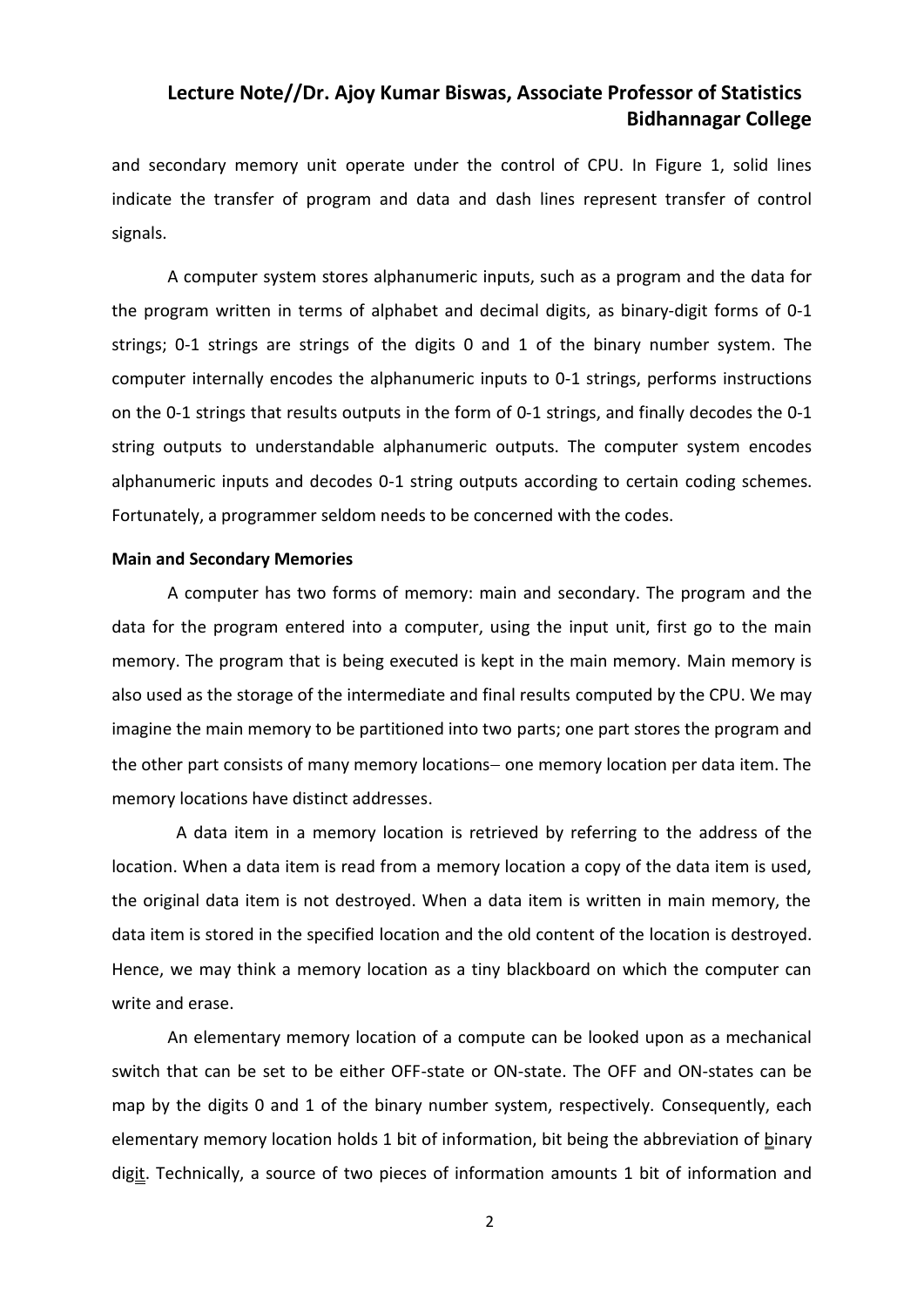the two pieces can be encoded by the digits 0 and 1 in a one-to-one way. A 1-bit memory location is usually referred to as a bit.

Usually, a computer system groups a number of adjacent bits and deals with the group rather than individual bits. The group of bits is called a *word* and the number of bits in a word is called *word length.* Word length may vary from one computer system to another. Earlier computer systems are 8-bit but currently there are 16-bit, 32-bit and 64-bit systems; 8, 16, 32 and 64 are the word-length of the systems. For a 16-bit system, for example, the CPU deals with a group of 16 bits in one-go. For giving the CPU access to a memory location of 16 bits in one-go, there are 16 wires running parallel to each other between the CPU and the main memory. And, consequently, the speed of a 16-bit system is higher than that of an 8-bit system. It may be noted that a word of length 8 bit is called a *byte*.

The main memory as a whole is organised as a large array of words. Every word has its own *address*. The address of a word is used to find the data item stored in it when required. To store a data item that is too large to fit within a word, computer uses several adjacent words to hold the data item. In this case the entire chunk of memory that holds the data item is a memory location whose address is the address of the first of the words. Thus, as a practical matter, we can think of the main memory of a computer as a long list of memory locations of varying sizes measured in terms of word. The sizes of the memory locations are not fixed, but can change when a new program is run on the computer. To note that most programming languages including C protect the programmer from the detail knowledge of words and their addresses. Instead, programming languages provide the abstractions of *variables* and their *types* for the programmer to manipulate. In the C programming language, for example, a variable (e.g., number of observations) is implemented as a memory location and the type of the variable (i.e., integer) determines the number of words required to hold a value of the variable.

The main memory discussed above is used only when the computer is actually following instructions of a program. The computer also has another form of memory called secondary memory or secondary storage. Secondary memory is used to store data and programs for a long period of time. Data and programs are stored in the secondary memory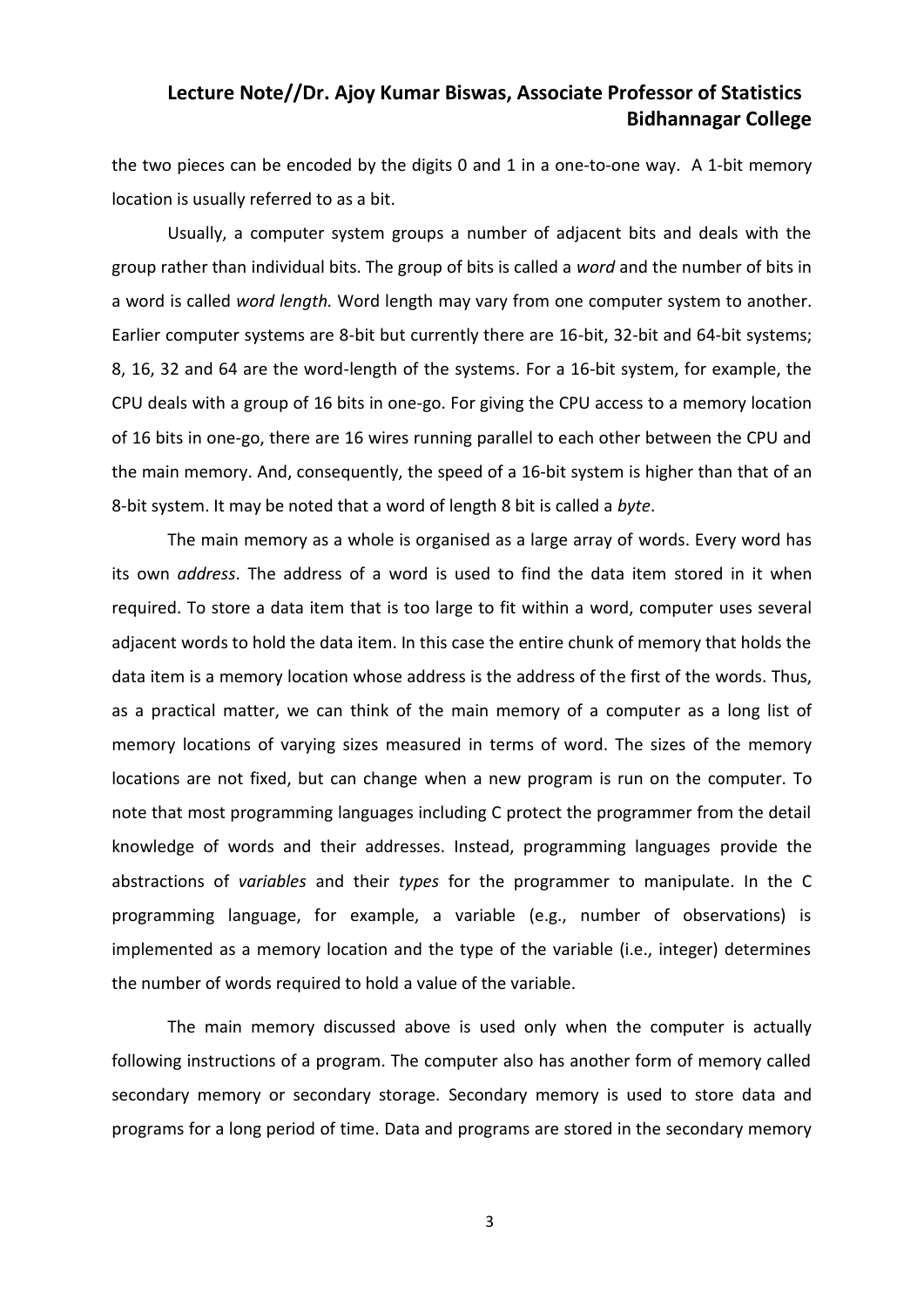in unit called *file*. Files can be large and small. A program, for example, stored in a file in the secondary memory is copied into the main memory when the program is run.

Main memory is often referred to as random access memory (RAM) because the CPU can directly access a program and the program's data from this memory. Secondary memory often requires sequential access, which means that it requires going through all or very many files (memory locations) until the needed file is found. The main memory is volatile in nature in the sense that the content of the main memory are lost as soon as the computer is turned off. Unlike the main memory, secondary memory is non-volatile. The secondary memory is much-larger and inexpensive as compared to the main memory. For example, a personal computer's main memory is of size 256 MB here as secondary memory is of size 80 GB.

The various units for measuring computer memory are as follows: (=8) (=1024)

| (i) Bit (in short b): the smallest unit |                                  |
|-----------------------------------------|----------------------------------|
| (ii) Byte (in short B):                 | $1 B = 2^3 b = 8 b$              |
| (iii) Kilobyte (in short KB):           | $1$ KB = $2^{10}$ KB = 1024 KB   |
| (iv) Megabyte (in short MB):            | $1 \text{ MB} = 1024 \text{ KM}$ |
| (v) Gigabyte (in Short GB):             | $1 GB = 1024 MB$                 |
| (vi) Terabyte (in short TB):            | $1 TB = 1024 GB.$                |

#### **Central Processing Unit (CPU)**

The CPU acts as the brain of the computer. It follows the instructions in a program and performs the computations specified by the program. It can retrieve or set the value of any location in the main memory. It consists of two parts: arithmetic-logic unit (A-L unit) and control unit. The arithmetic section of A-L unit performs arithmetic operations like addition, subtraction, multiplication and division. The logic section of A-L unit conducts logical operations like comparison of data for logical decisions. Complex arithmetic-operations are performed by the repetitive use of addition, subtraction, multiplication and division. The A-L unit contains a set of high-speed *registers* that temporarily hold data during arithmetic and logical operations.

The control unit control the operations of all parts of a computer; it does not carry out any actual data processing operation. Under the control of this unit, the data come from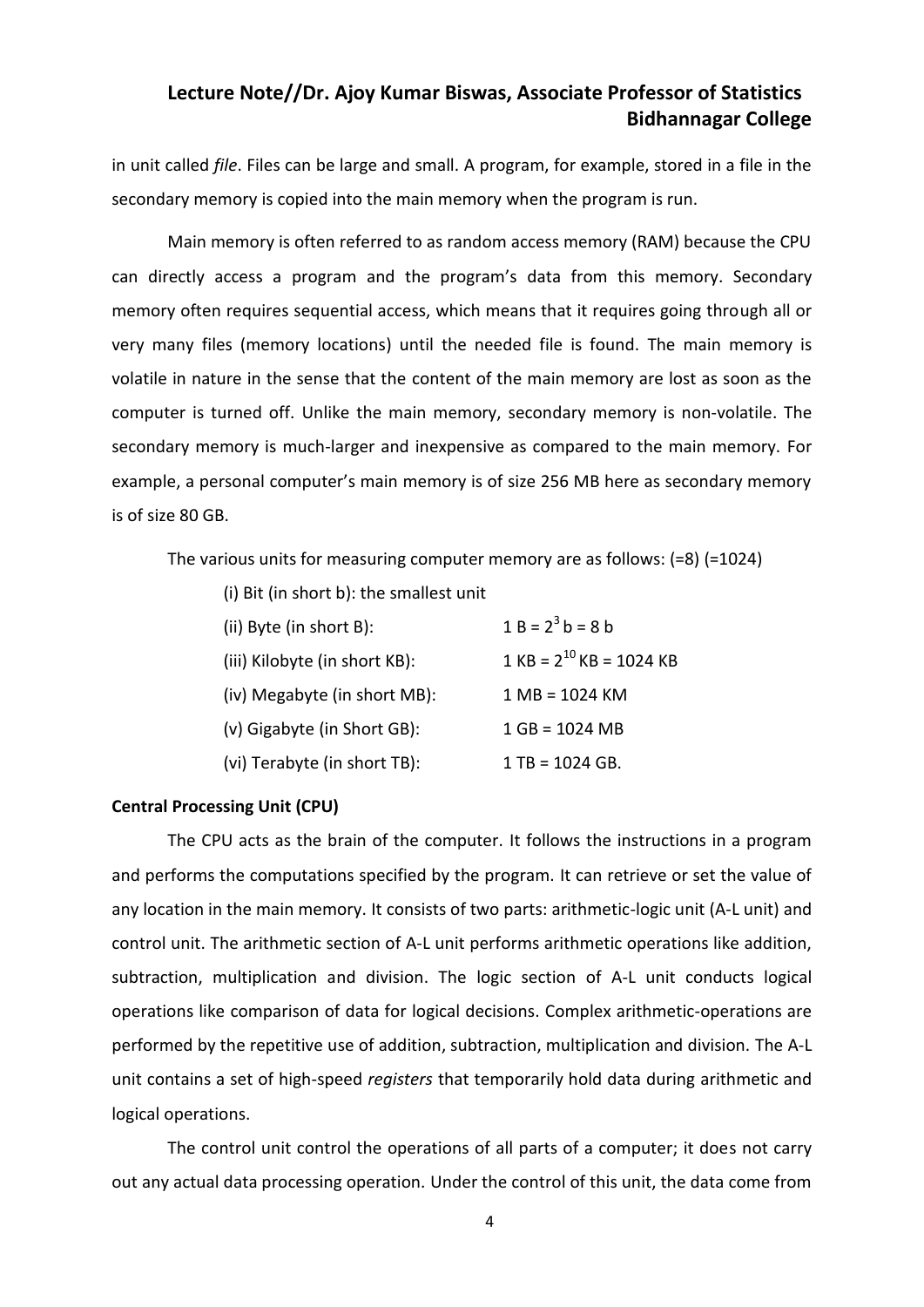input unit to the main memory, are processed in A-L unit, and the result is stored back in the main memory. And processed results are converted to a form that can be understood easily by human being and is displayed with the help of an output device like monitor. The control unit works as follows:

- (i) It retrieves instructions from the main memory.
- (ii) It then retrieves the data required to be processed from the main memory.
- (iii) It causes the A-L unit to actually carry out the required operations and decides whether those operations are carried out or not.
- (iv) It places the processed results in the output area of the main memory.
- (v) It fetches the next instruction from the main memory and repeats the whole cycle of operations outline above.

In addition to the above, the control unit also oversees admissibility of data and operations. When numerical data consisting of alphabet or dividing a number by zero, for example, appears, the control unit displays an error massage on the monitor screen to warn the programmer.

#### **Software**

The software of a computer helps in using the same hardware for many applications Software can be categorised as (i) system software and (ii) application software. A system software is used for many applications; operating system, compiler, editor, linker are examples of system software. An application-software is used for a specific application; online admission software and railway reservation software are examples of application software.

### **Operating System**

An operating system is system software, without which a computer (hardware and software collectively) cannot be used. We communicate with a computer through its operating system. The operating system manages all the hardware devices of the computer and allocates their respective task. It also helps in executing other system- and application software. Windows, Linux, and MS-DOS are some commonly used operating systems.

We may think the operating system as the chief servant. It is in charge of all the other servants (programs and hardware devices). It delivers our request to the appropriate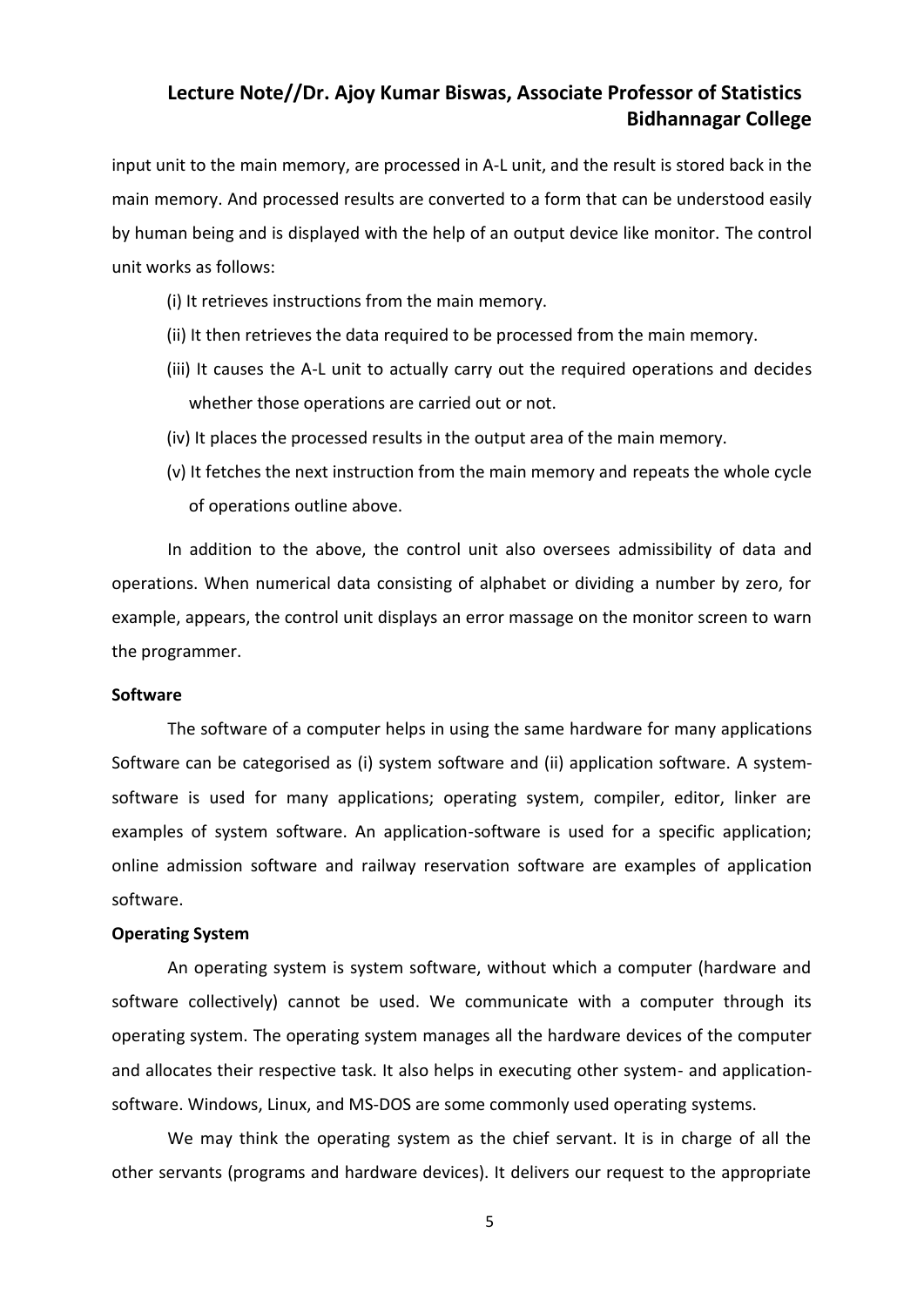servant(s). If we want to edit a file, we tell the operating system the name of the file and its starts up the editor to work on that file.

#### **Programming languages**

Some of the commonly used languages for writing computer programs are C, Java, Basic, and Pascal. The instruction set of a program written by any of these languages is much compatible with human languages and human thought processes. So these are called *high-level languages*. High-level languages are easy for human being to write programs.

Languages that use only the binary digits 0 and 1 as the basic elements for writing programs are called *machine languages*. Computer can directly follow programs written in machine language. A program written in a high-level language must to be translated into machine language before it can be executed. A single instruction in a high-level language is commonly equivalent to several instructions in machine language, which greatly simplifies the task of writing complete, correct programmes.

#### **Complier**

A *complier* is a program that translates a high-level language program, such as a C program, into a machine-language program that the computer can directly understand and execute. A compiler accepts a high-level language program as input, and generates a corresponding machine-language program as output. The original high-level language program is called the *source program* and the resulting machine-language program is called the *object program*. Commonly, a part or full of an object program is referred to as *object code*.

#### **Linker**

Any C program we write will contain some library functions (such as input and output functions) that have already been programmed and compiled for us. The object code of the library functions are to be combined with our program's object code to produce a complete machine-language program that can be run on the computer. The process of combining the object code is called linking and is done by a program called *linker*. In routine cases, linking is done automatically.